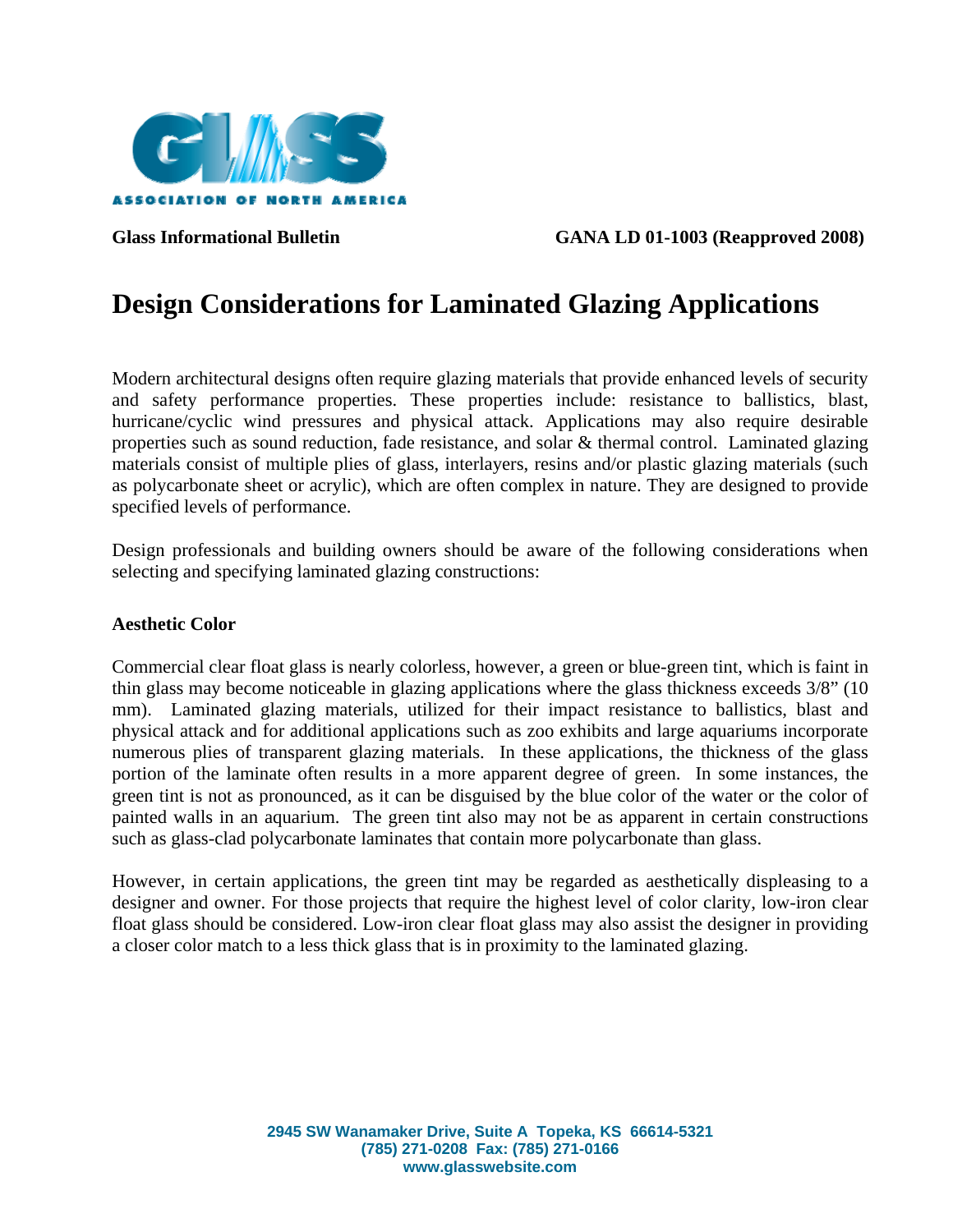Many laminated glazing components are designed to block ultraviolet light (energy wavelengths from 280nm - 380nm); however, these components also block a portion of the visible light spectrum (wavelengths from 380nm – 420 nm) with a result that there may be a slight yellow appearance. This yellow appearance, not visible in single or thin multiple layers, may become noticeable when these materials are used in thicker or a greater number of multiple layers. This color should be considered in conjunction with color imparted by the glass itself.

There are also design considerations, which must be taken into account when a low e or reflective coating is used in the construction of a laminate. When the coating, applied to the glass substrate, is placed in contact with the PVB, the refractive index of the coating is changed and will result in a perceived color shift. This means that a coating in an IG unit may appear a different color than the same coating in a laminate.

# **Optical Distortion**

# **Heat-Treated Glass**

Images viewed in reflection from and by transmission through laminated glazing materials may be distorted. Both reflected and transmitted optical distortion may result from heat-treatment of glass, thickness variability of the materials used, mechanical stresses applied by the framing system and changes in exterior wind pressure and interior building pressure.

Laminated glazing materials may incorporate multiple plies of heat-treated (e.g. heat strenghtened, tempered) glass in order to achieve high levels of resistance to thermally and mechanically applied loads. Bow, warp and roll wave distortion are inherent characteristics of heat-treated glass. While fabricators take steps to minimize these conditions, they cannot be eliminated. All of these characteristics are accentuated by the use of reflective coatings and tinted glass substrates. Since transmitted distortion is dependent on overall thickness variability, it tends to be exaggerated by multiple plies of glass and other components. The thickness variations of the individual plies is additive. Laminated constructions incorporating annealed glass typically exhibit less reflective and transmitted optical distortion. Distortion in all glazing materials may occur as a result of glazing system, wind load pressures and overall bow and warp.

The visibility of reflective distortion is greatly affected by surrounding conditions and glazing orientation. If the reflected image is a uniform blue sky, the reflective image that appears in the laminated product may appear without distortion. If the same laminate is reflecting multiple gridlines from an adjacent building, the reflection may appear distorted. Roll wave distortion may be more visible by reflectance and transmittance when the direction of the wave pattern is glazed parallel to the jamb or vertical dimension of a window or door. In this application, images of lineal objects (such as building walls, utility and flag poles) and moving objects (such as cars and aircraft) become more visible as the viewing angle changes. In order to decrease the visibility of roll wave distortion in heat-treated laminates, fabricators commonly recommend and design professionals specify that the wave direction (wave's peak) be glazed parallel to the sill of a window or door whenever possible. It is recommended that the manufacturer be notified in writing of these instructions prior to the onset of glass fabrication. Heat-treated glass fabrication equipment

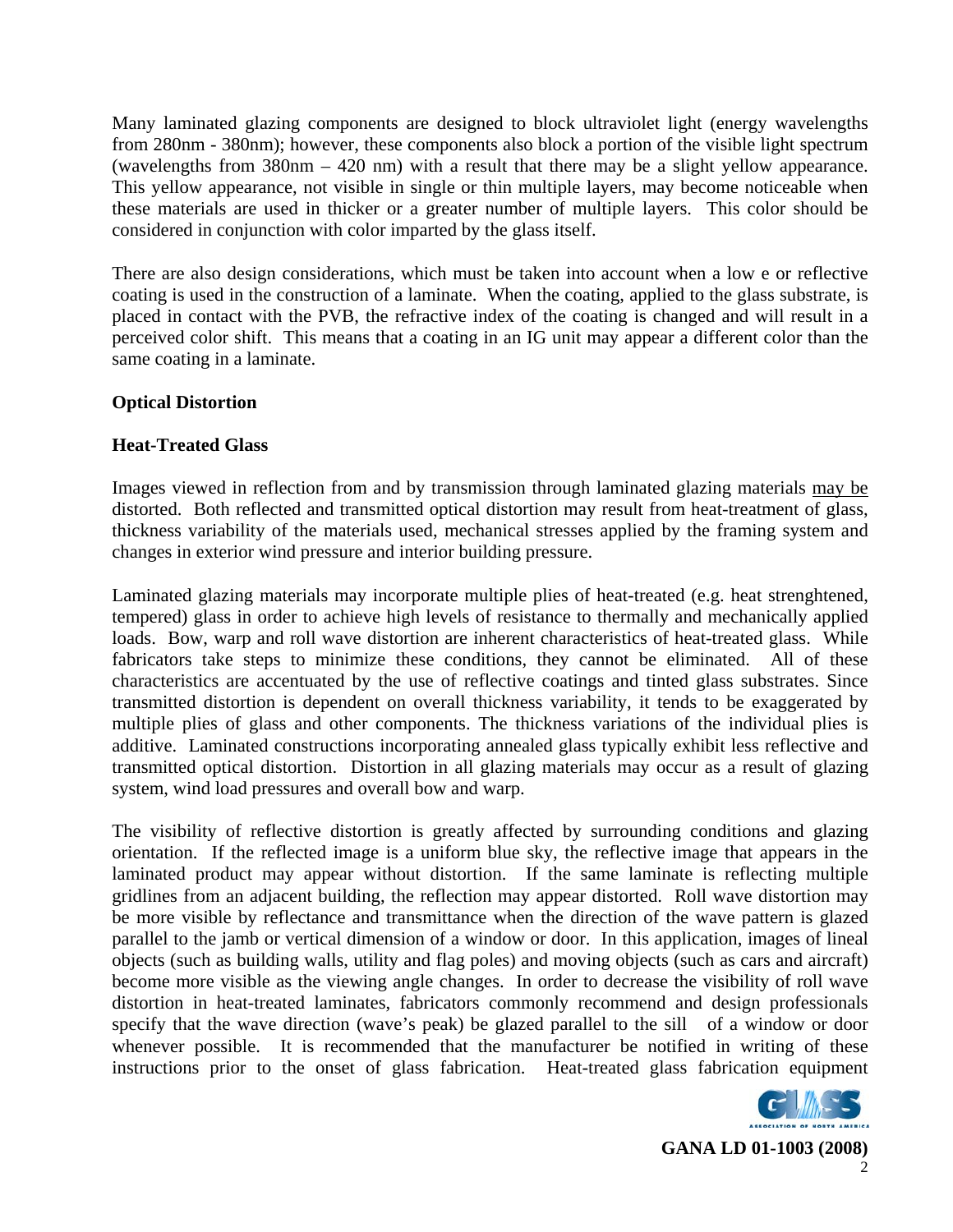limitations may not allow roll wave orientation to the sill when the width dimension of a lite of glass exceeds the height dimension.

## **Multiple-Ply Laminates**

Multiple ply glazing materials that include non–glass components such as interlayer films and/or plastics sheet products such as polycarbonate or acrylic sheet may also be a source of unwanted optical distortion. Special consideration should be given to these types of laminates.

Both glass (as previously described) and non-glass components may have thickness or flatness variability that creates lens effects, which may cause distortion of images when viewed through the glazing material. The magnitude and spacing of this variability are both important factors when trying to assess the suitability of a multiple-ply laminate for a given application as a precise alignment of the components containing this variability is not possible. Since this distortion is greatly affected by viewing angle, vertical lens lines are generally more objectionable

High performance plastic sheet used in multiple-ply laminates are most often either polycarbonate or acrylic sheet.

Acrylic sheet materials are produced by several processes, which exhibit varying degrees of distortion and thickness variations. Polycarbonate sheet is produced by an extrusion process, and therefore exhibits die lines (ripple direction) on both coated and uncoated polycarbonate, which may produce an objectionable distorted image. This distortion can be minimized by placing the ripple direction horizontal to the plane (when feasible) OR it is often preferable to orientate these die lines horizontally if possible. While plastic sheet manufacturers take steps to minimize these conditions, they cannot be eliminated.

Designers are recommended to further consider other conditions, such as: thermal expansion/contraction properties and changes in humidity, which may cause the plastic glazing material to bow, wan or warp; adequate space within frame systems to reduce perimeter issues due to edge pinch and, localized areas of distortion resulting from small particulate inclusions (fish-eyes) on coated plastic sheet materials. As more individual plastic layers are utilized in the laminate, distortion may become more pronounced.

Multiple-Ply Laminates incorporating both glass and polycarbonate components and their appropriate interlayer(s) are further described within ASTM C1349 *Standard Specification for Architectural Flat Glass Clad Polycarbonate,* and its Appendixes. Additional reference to the plastic sheet components and these types of laminates can also be found within the *GANA Glazing Manual* and the *GANA Laminated Glazing Reference Manual*. Refer to ASTM D 4802 Standard Specification for Poly (Methyl Methacrylate) Acrylic Plastic Sheet for the methods by which acrylic plastic sheet is produced and other specifications.